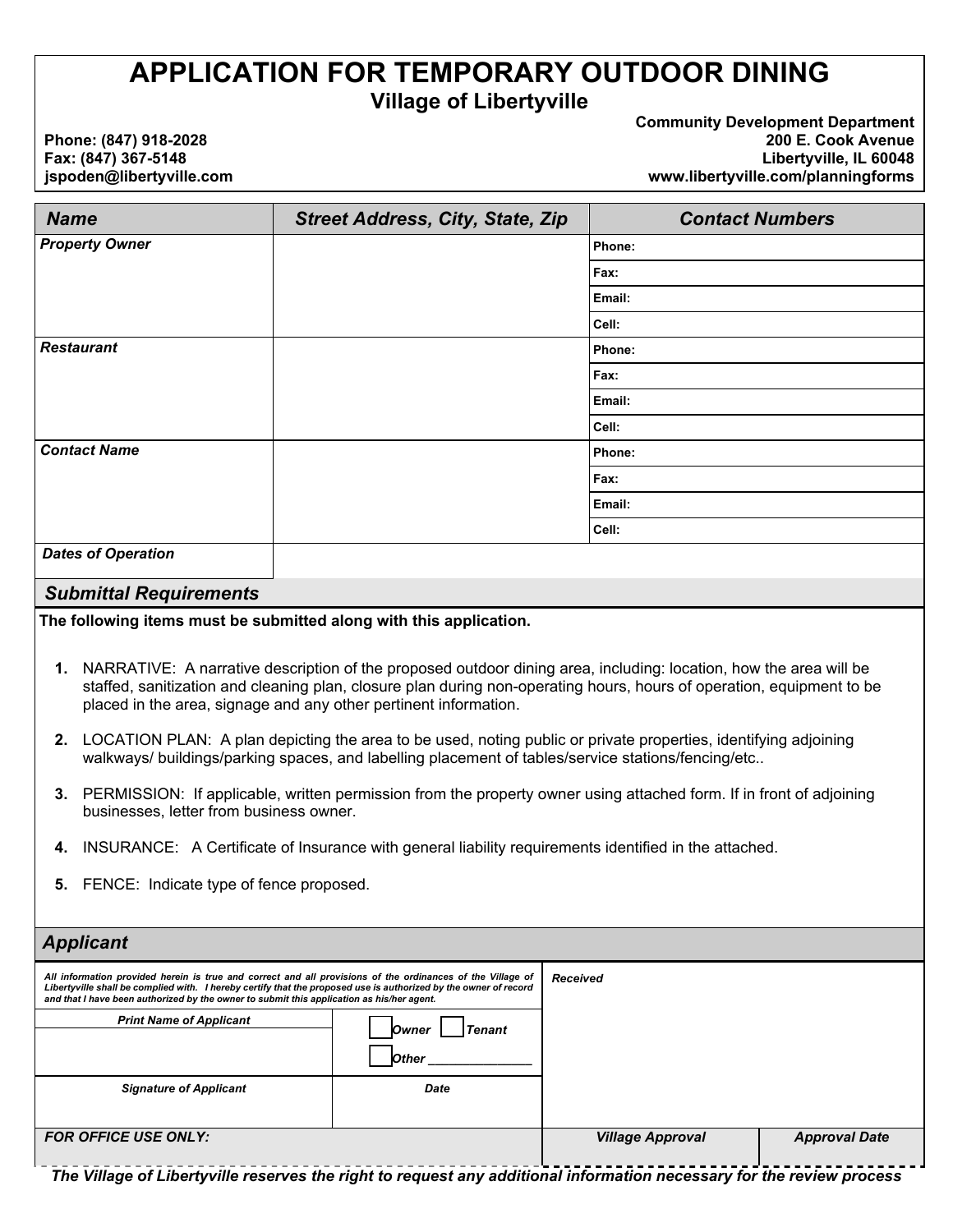### **PROPERTY OWNER'S AUTHORIZATION**

|                         |                                                                                           | DATE:                            |
|-------------------------|-------------------------------------------------------------------------------------------|----------------------------------|
| $\mathbf{I}, \_\_\_\_\$ | Property Owner/Owner's Agent                                                              | ., Owner/Owner's Agent of the    |
| property located at     | Address/Location                                                                          | $\rightarrow$ do hereby          |
| authorize               | Applicant                                                                                 | to conduct the requested Outdoor |
|                         | Dining activity, as outlined in the Applicant's Outdoor Dining application to the Village |                                  |
| of Libertyville.        |                                                                                           |                                  |

**Signature** 

Printed Name

Address

Phone Number

 $\mathcal{L}_\text{max}$  and  $\mathcal{L}_\text{max}$  and  $\mathcal{L}_\text{max}$  and  $\mathcal{L}_\text{max}$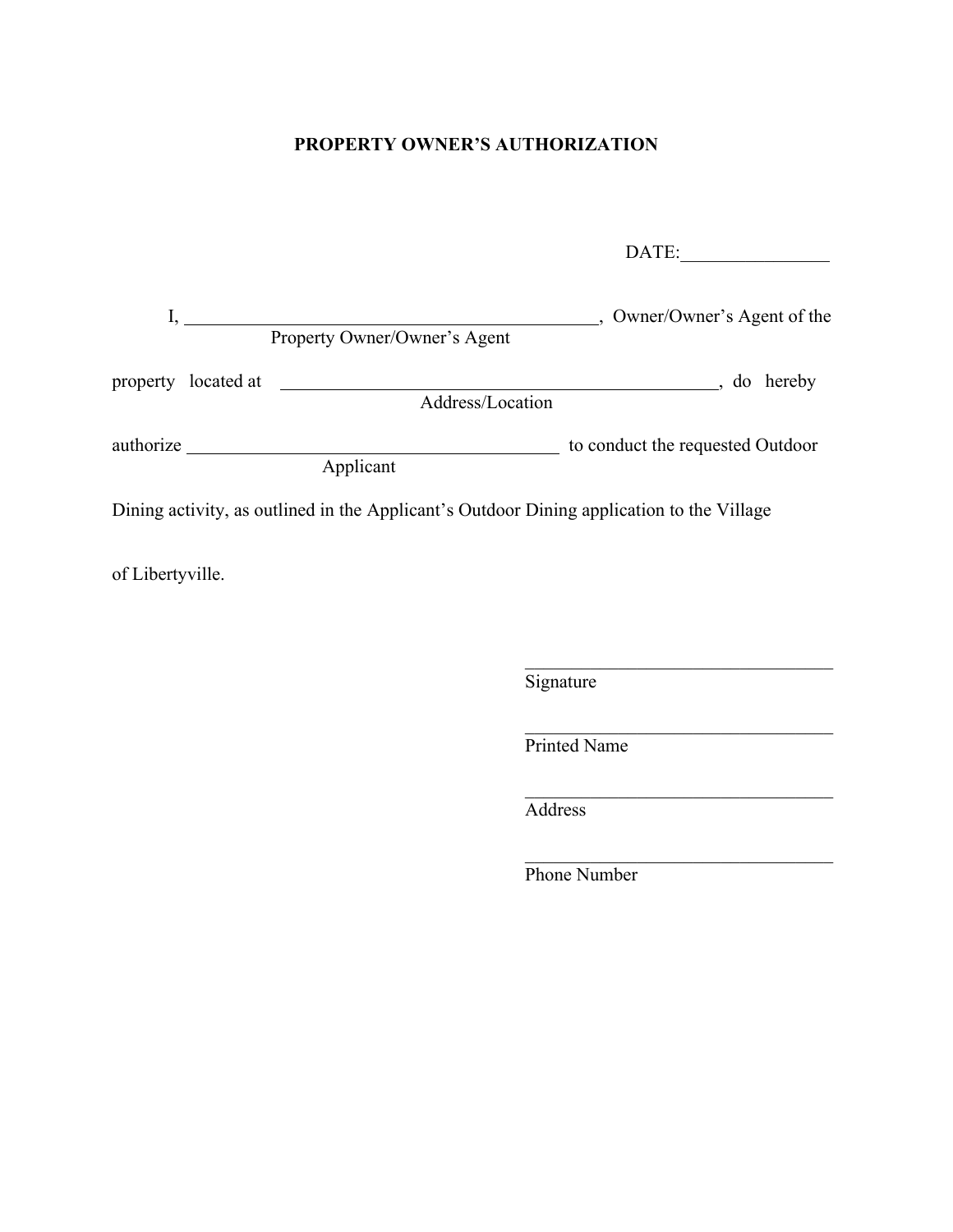

### **VILLAGE OF LIBERTYVILLE INSURANCE REQUIREMENTS AND INDEMNIFICATION USE OF VILLAGE PROPERTY**

Requestor (entity requesting use of Village property) shall obtain insurance of the types and in the amounts listed below for the purposes of insuring the Village.

#### Commercial General and Umbrella Liability Insurance

Requestor shall maintain commercial general liability (CGL) and, if necessary, commercial umbrella insurance with a limit of not less than \$1,000,000 combined single limit per occurrence for bodily injury, personal injury and property damage. If such CGL insurance contains a general aggregate limit, it shall apply separately to this location or be a minimum of \$2,000,000.

CGL insurance shall be written on Insurance Services Office (ISO) occurrence form CG 00 01 and shall cover liability arising from premises, operations, independent contractors, products-completed operations, personal injury and advertising injury, athletic participation, and liability assumed under an insured contract (including the tort liability of another assumed in a business contract).

The Village shall be included as an insured under the CGL, using ISO additional insured endorsement CG 20 10 or CG 20 26 and under the commercial umbrella, if any. This insurance shall apply as primary insurance with respect to any other insurance or self-insurance afforded to the Village.

A. Business Auto and Umbrella Liability Insurance

If applicable, Licensee shall maintain business auto liability and, if necessary, commercial umbrella liability insurance with a limit of not less than \$1,000,000 each occurrence/accident. Such insurance shall cover liability arising out of any auto including owned, hired and non-owned autos.

Business auto insurance shall be written on Insurance Services Office (ISO) form CA 00 01.

B. Workers' Compensation Insurance

If applicable, Licensee shall maintain workers' compensation with statutory limits and employer's liability insurance of not be less than \$500,000 each accident for bodily injury by accident or \$500,000 each employee for bodily injury by disease.

If the Village has not been included as an insured under the CGL using ISO additional insured endorsement CG 20 10 or CG 20 26 under the Commercial General and Umbrella Liability Insurance required in this Contract, the Licensee waives all rights against the Village and its officers, officials, employees, volunteers and agents for recovery of damages arising out of, or incident to, the Licensee's use of the premises.